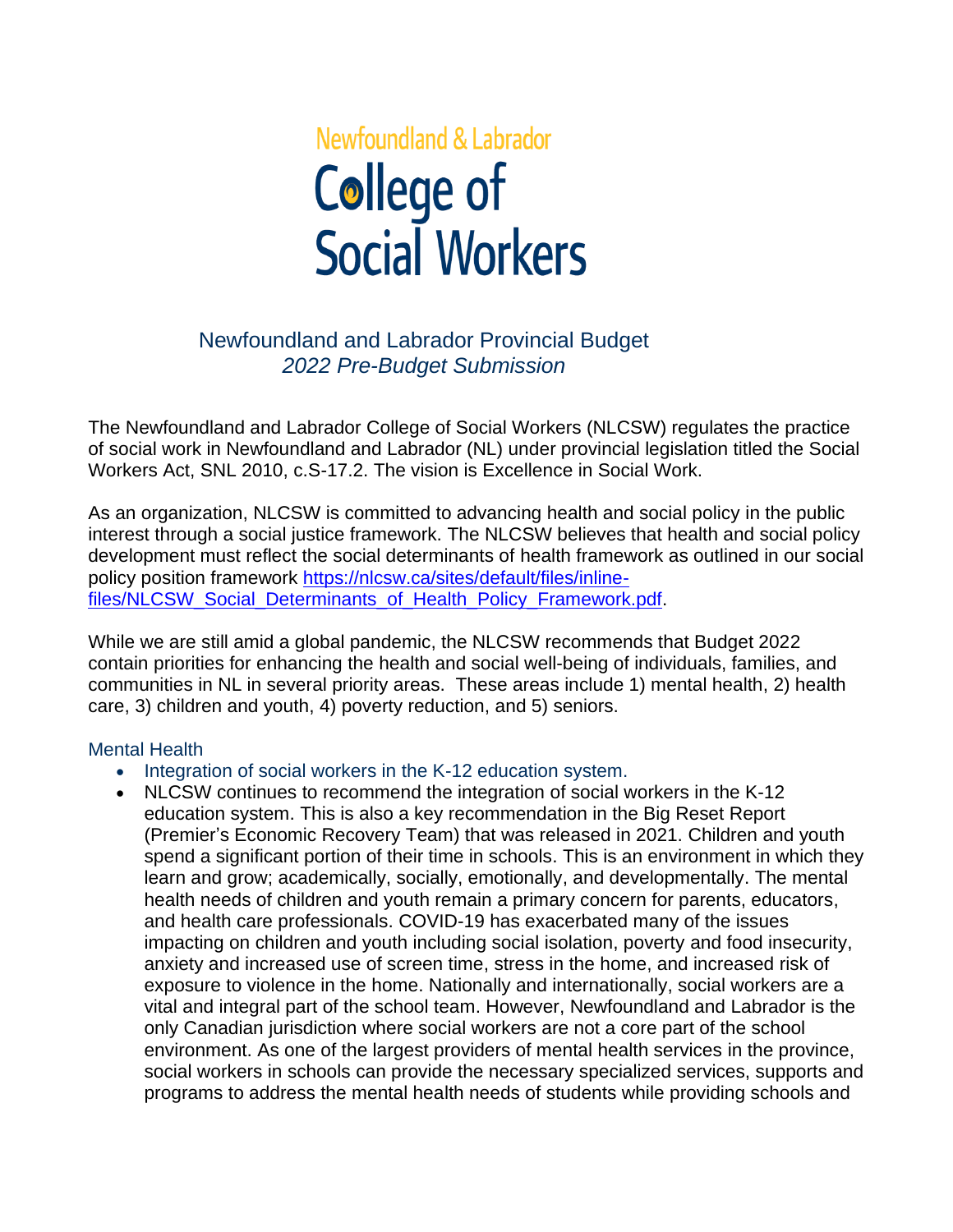educators with integral resources and supports in promoting academic achievement for all students. For more information visit [https://nlcsw.ca/sites/default/files/inline](https://nlcsw.ca/sites/default/files/inline-files/social_workers_in_education_system.pdf)[files/social\\_workers\\_in\\_education\\_system.pdf](https://nlcsw.ca/sites/default/files/inline-files/social_workers_in_education_system.pdf)

#### Health Care

#### • Advance community teams

The ongoing work of Health Accord NL is important and timely. The focus on community teams is fundamental to health care reform and improving access to health care in NL, reducing health care costs, and improving health care outcomes across the social determinants of health. As health care needs become more complex, addressing the physical, mental, cultural, and social aspects of health across the lifespan is crucial. Community teams, when optimized to their full capacity with the integration of professionals including social work, can be the bridge leading to health care reform that not only enhances individual health but the health of our population.

# Children and Youth

#### • Continue to invest in crucial services for children and youth

The delivery of child protection and in care services is complex and requires continued and enhanced funding. Ensuring that issues such as capped caseloads and human resource planning pertaining to recruitment and retention remains a priority is important.

The implementation of \$25 a day child-care is progressive and timely. It is important that families have access to regulated, accessible, and high-quality child-care, and that space is available for all families that need to avail of this service. Increased capacity for affordable child-care is an issue that will need to be explored in the 2022 budgetary priorities

#### Poverty Reduction

• Investments and policy directions to reduce, alleviate and prevent poverty through the provincial Poverty Reduction Strategy.

COVID-19 highlighted many social inequities which were augmented throughout the pandemic. Issues related poverty, low income, food insecurity and homelessness continue to impact on the health and well-being of people. It is therefore important that policy initiatives be guided by the social determinants of health framework. Income is a key social determinant of health; one that provides access to the other determinants of health such as housing, education, and food security. NLCSW advocates for an appropriate basic income for those living below the poverty line. In addition, as work commences on the review of the minimum wage, it is important to ensure that the minimum wage is progressive and that benchmarks are set for annual increases. For more information on NLCSW's recommendation pertaining to the minimum wage see [https://nlcsw.ca/sites/default/files/inline-files/Minimum\\_Wage\\_Consultation\\_2019.pdf.](https://nlcsw.ca/sites/default/files/inline-files/Minimum_Wage_Consultation_2019.pdf)